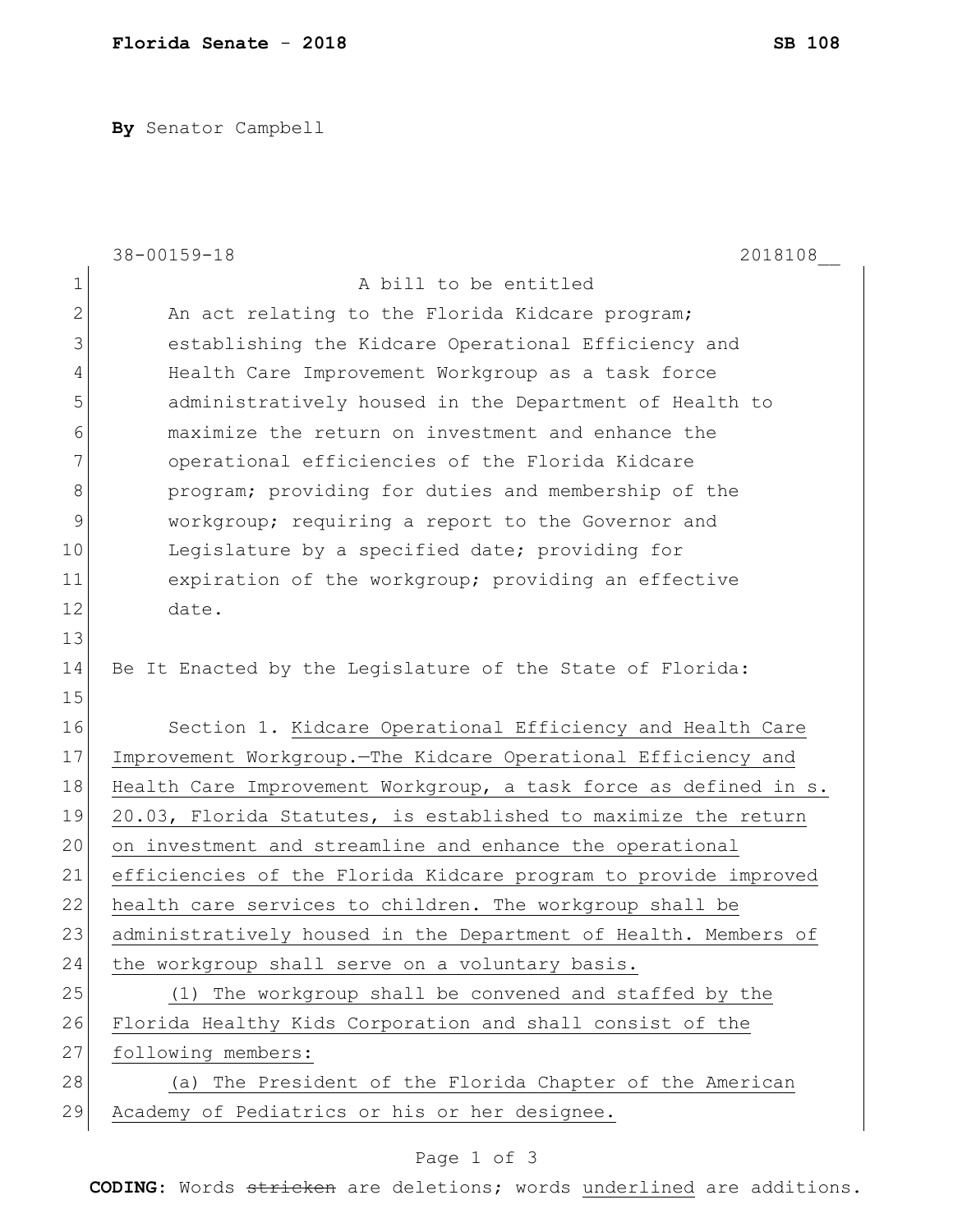|    | 38-00159-18<br>2018108                                         |
|----|----------------------------------------------------------------|
| 30 | The State Health Officer or his or her designee.<br>(b)        |
| 31 | The Secretary of Health Care Administration or his or<br>(C)   |
| 32 | her designee, who must have a background in children's health  |
| 33 | policy.                                                        |
| 34 | The assistant secretary for child welfare of the<br>(d)        |
| 35 | Department of Children and Families or his or her designee.    |
| 36 | (e) A representative of directors of the Florida Healthy       |
| 37 | Kids Corporation.                                              |
| 38 | (f) A representative of the Florida Association of             |
| 39 | Children's Hospitals, Inc.                                     |
| 40 | (q) A representative of the Florida Covering Kids and          |
| 41 | Families Coalition.                                            |
| 42 | (h) A representative of the Florida Association of Health      |
| 43 | Plans.                                                         |
| 44 | (i) A representative of the Florida Children's Council with    |
| 45 | a background in children's health policy.                      |
| 46 | (j) A representative of the Florida Dental Association.        |
| 47 | The Director of Children's Medical Services or his or<br>(k)   |
| 48 | her designee.                                                  |
| 49 | (1) A parent of a child enrolled in the Florida Kidcare        |
| 50 | program.                                                       |
| 51 | The workgroup shall:<br>(2)                                    |
| 52 | (a) Examine successful and innovative models to provide        |
| 53 | improved value and health care outcomes.                       |
| 54 | (b) Develop recommendations to streamline and unify the        |
| 55 | program to provide greater operational efficiencies, including |
| 56 | recommendations for a single benefits package, a single set of |
| 57 | performance measures, and a single third-party administrator.  |
| 58 | (c) Provide any necessary transition plans.                    |

## Page 2 of 3

**CODING**: Words stricken are deletions; words underlined are additions.